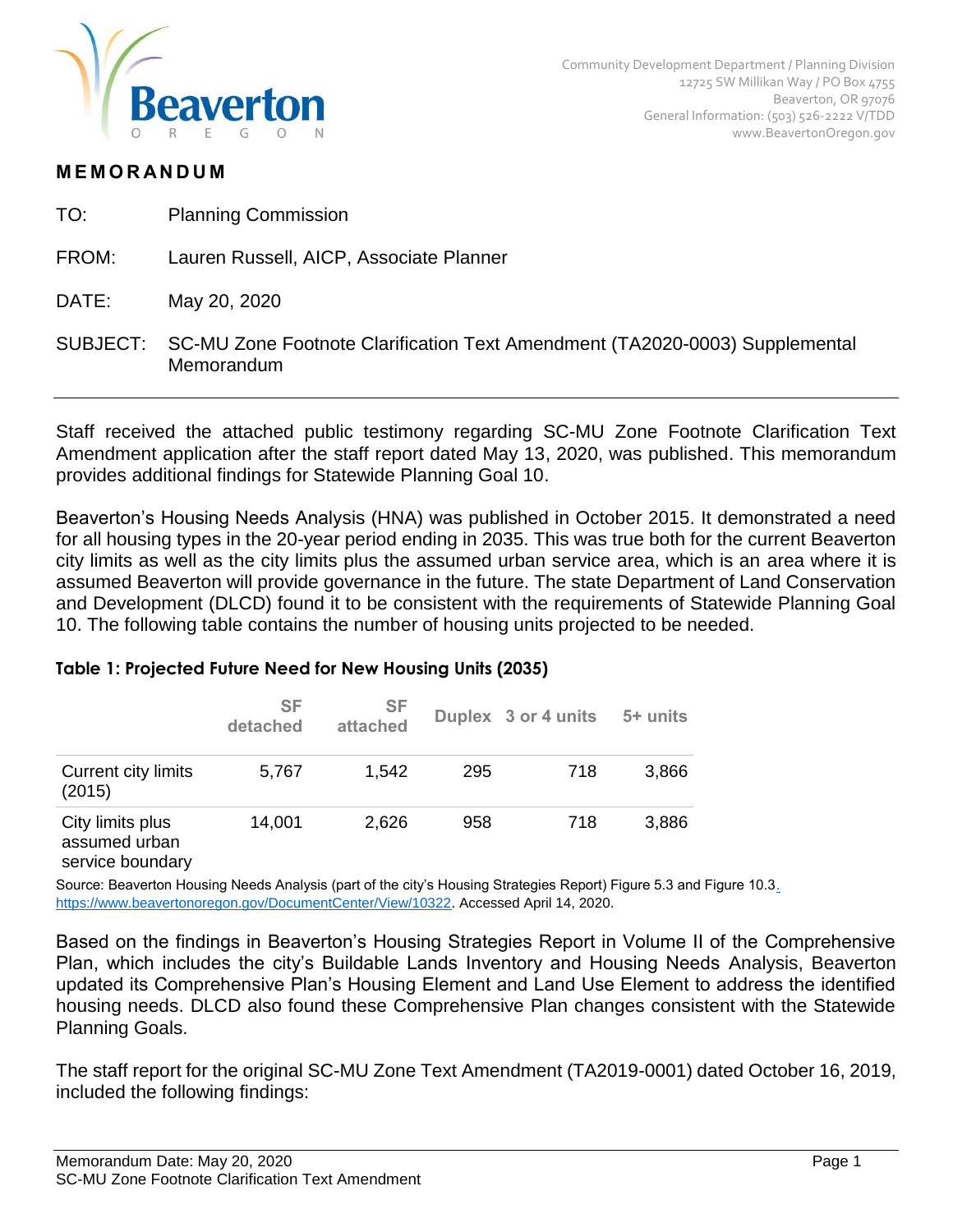*"The applicant has provided the following map of the SC-MU areas affected by the proposed Text Amendment. There are currently five LRT [Light Rail Transit] stations within the City of Beaverton that abut SC-MU zoned properties: Elmonica/SW 170th Avenue; Merlo Road/SW 158th Avenue; Beaverton Creek; Millikan Way; and the Sunset Transit Center. This map compares the existing 400-foot distance versus the 1,320-foot (one-quarter mile) distance proposed. The existing 400-foot distance only affects four tax lots. By increasing the distance to 1,320 feet, 24 tax lots would be eligible to apply the new rules upon redevelopment, subject to approval of Design Review and other required Land Use application review, as applicable."*



The 20 additional tax lots eligible for increased FAR and building height total approximately 63 acres. With approximately 63 acres of SC-MU zoned land that can be developed with residential or mixed-use residential projects with a maximum FAR of 2.0 instead of 1.0 and a maximum building height of 100 feet instead of 60 feet, many more units of needed housing, including duplexes, three or four attached units, and five or more attached units, can be developed within Beaverton's Station Communities. Adding the phrase "for sites" to these footnotes, which DLCD found consistent with the Statewide Planning Goals (DLCD file Beaverton – Amendment 008-19), will make the Development Code easier to understand and utilize. Staff concludes that the SC-MU Zone Footnote Clarification Text Amendment is consistent with Goal 10, Housing, because the available it will enhance the ability of the City to meet its share of the housing needs of citizens of the State.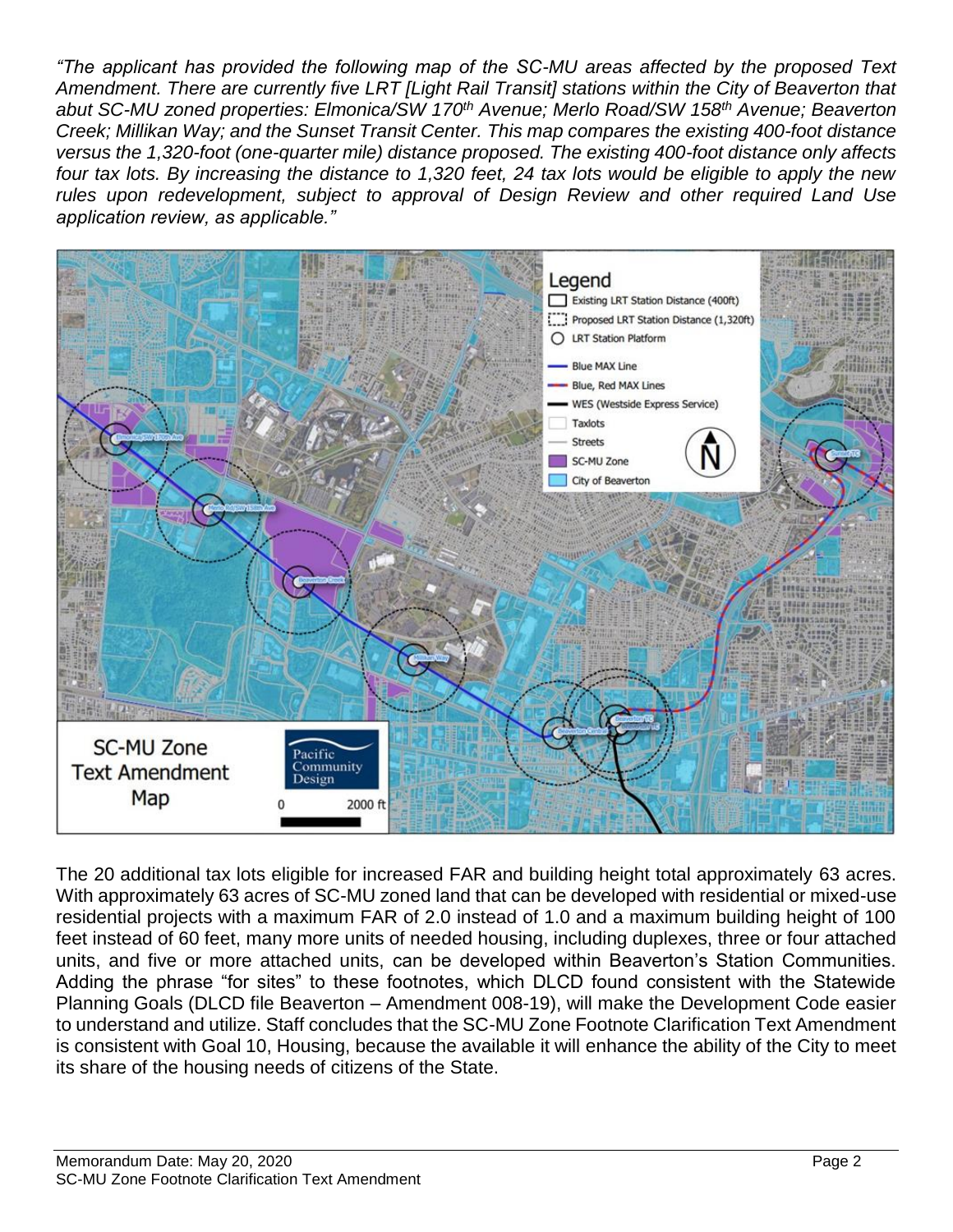## **Exhibit 2. Public Comment**

Exhibit 2.1 Letter from Louise Dix, Fair Housing Council of Oregon AFFH Specialist, received May 20, 2020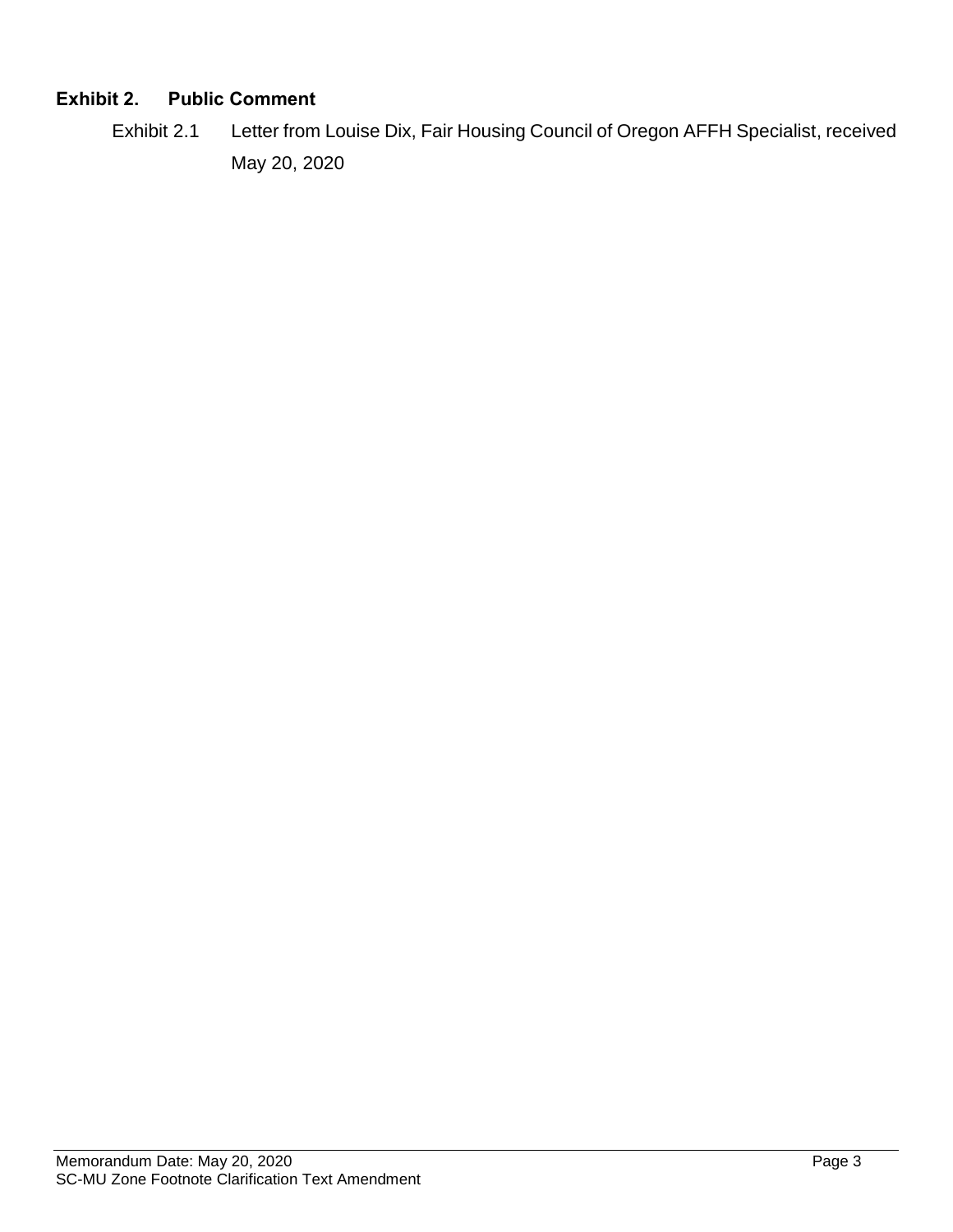



May 20, 2020

City of Beaverton Planning Commission 12725 SW Millikan Way Beaverton, OR 97005

## **Re: The City proposes to amend the Beaverton Development Code (BDC) to clarify code language to make the Code easier to understand and apply in file TA2020-0003**

Dear Planning Commission Members:

This letter is submitted jointly by Housing Land Advocates (HLA) and the Fair Housing Council of Oregon (FHCO). Both HLA and FHCO are non-profit organizations that advocate for land use policies and practices that ensure an adequate and appropriate supply of affordable housing for all Oregonians. FHCO's interests relate to a jurisdiction's obligation to affirmatively further fair housing. Please include these comments in the record for the above-referenced proposed amendment.

As you know, and as indicated on the Staff Report, all amendments to the City's Comprehensive Plan and Zoning map must comply with the Statewide Planning Goals. ORS 197.175(2)(a). When a decision is made affecting the residential land supply, the City must refer to its Housing Needs Analysis (HNA) and Buildable Land Inventory (BLI) in order to show that an adequate number of needed housing units (both housing type and affordability level) will be supported by the residential land supply after enactment of the proposed change.

The staff report for local file number TA2020-0003 recommends its approval. This recommendation is contingent on the Goal 10 findings contained within the report, stating that since "the proposal will enhance the ability of the City to meet its share of the housing needs of citizens of the State" they comply with Goal 10. However, the findings neither quantifies what the City meeting "its share" of housing needs entails, nor the amount of housing the amendments have the ability to facilitate/produce. For example, what amount of land in the SC-MU zone is within 1,320 feet of a Light Rail Transit station platform, and how many more housing units will